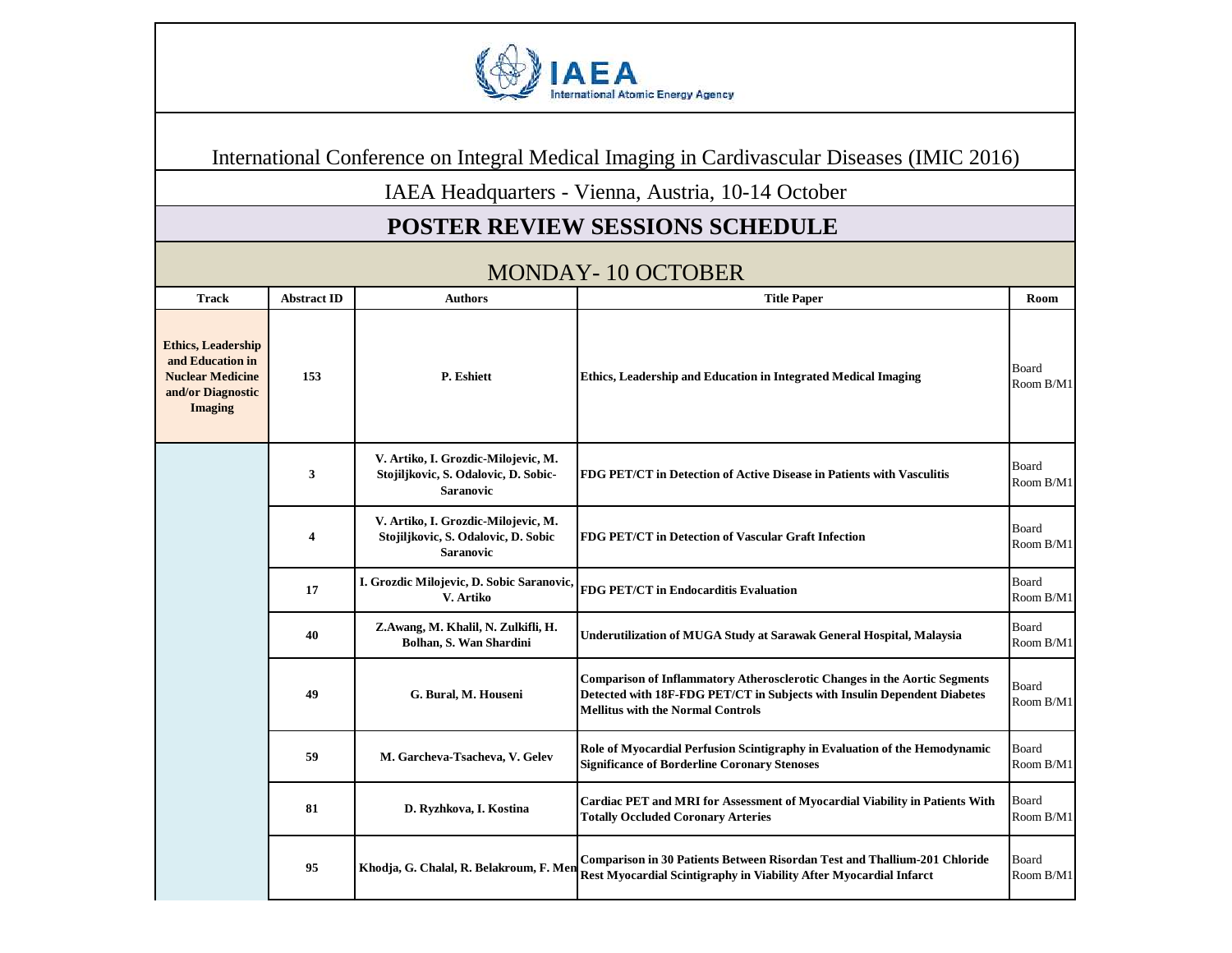| Use of hybrid<br>diagnostic imaging<br>in cardiology | 97  | G. Jindal, R. Jain, V. Sinha, S. Bhat, N.<br>Patil, A. Deshpande                                                                | Segmental Impedance Plethysmography: A Low Cost Supplement to<br><b>Cardiovascular Diagnosis and Monitoring</b>                                                               | Board<br>Room B/M1 |
|------------------------------------------------------|-----|---------------------------------------------------------------------------------------------------------------------------------|-------------------------------------------------------------------------------------------------------------------------------------------------------------------------------|--------------------|
|                                                      | 109 | N. Maroz-Vadalazhskaya, R. Sakovich                                                                                             | Strategic Trimetazidine-Linked FDG PET Pitfall in Young Patient with<br><b>Suspected Myocarditis</b>                                                                          | Board<br>Room B/M1 |
|                                                      | 114 | V. Gomez-Johnson, E. Alexanderson, M<br>Estepa, S. Canales, A. Jimenez, E.<br>Morales, A. Gallardo-Grajeda, A. Ayala-<br>German | Does the Burden of Coronary Artery Calcium Lead to Impairment in Myocardial Board<br><b>Blood Flow Assessed by 13N-ammonia PET/CT?</b>                                        | Room B/M1          |
|                                                      | 138 | K. Myint                                                                                                                        | The SPECT-CT Experience of Myocardial Perfusion Imaging in Diagnosis of<br><b>Coronary Artery Disease (Non-AC vs AC)</b>                                                      | Board<br>Room B/M1 |
|                                                      | 147 | R. Moreira, J. Meneghetti, M. Izaki, M.<br>Giorgi, R. Camargo, J. Soares Júnior                                                 | Case Report: Sternal Osteomyelitis Diagnosed by 18F-FDG PET-CT in a Patient<br>with Suspected Endocarditis                                                                    | Board<br>Room B/M1 |
|                                                      | 148 | R. Moreira, J. Meneghetti, M. Izaki, M.<br>Giorgi, R. Camargo, J. Soares Júnior                                                 | Case Report: Treatment Guided by 18F-FDG PET-CT in Patient with Infective<br>Endocarditis                                                                                     | Board<br>Room B/M1 |
|                                                      | 155 | A. Chambi Cotrado, C. Mesquita                                                                                                  | <b>Coronary During Comparing Myocardial Computed Calcium Perfusion</b><br>Tomography Score in Scintigraphy Low Angiography Dose CT vs Performed<br><b>Dedicated 64-slices</b> | Board<br>Room B/M1 |
|                                                      | 157 | R. Viesca                                                                                                                       | Detection of Early Cardiac Metastases by 18-F/FLT PET/CT in a 16-year old<br>Patient with Osteosarcoma                                                                        | Board<br>Room B/M1 |
|                                                      | 172 | A. Llamas, R. Bustamante                                                                                                        | 18FDG PET/CT Diagnosis of Solitary Heart Metastases from Malignant<br>Melanoma                                                                                                | Board<br>Room B/M1 |
|                                                      | 176 | I. Noverko                                                                                                                      | <b>Evaluation of Postinfarction Aneurysm of Left Ventricle Using SPECT-CT</b>                                                                                                 | Board<br>Room B/M1 |
|                                                      | 1   | H. Moustafa, M. Abou-Gabbal, M.<br>Omar, S. El-Maghrapy                                                                         | The Value of Tc-99m MIBI Washout Rate in Detection of Coronary Artery<br>Ischemia                                                                                             | Board<br>Room B/M1 |
|                                                      | 5   | Y. Peña- Quián                                                                                                                  | <b>Gated Single Photon Emission Computed Tomography Detecting Silent</b><br>Myocardial Ischemia: A Study in a Cuban Population of Type 2 Diabetic Patients                    | Board<br>Room B/M1 |
|                                                      | 9   | P. Mohan, H. Mahajan                                                                                                            | Utility of Gated SPECT in Cardiovascular Risk Assessment of Diabetic Patients<br><b>Undergoing Major Non-Cardiac Surgery</b>                                                  | Board<br>Room B/M1 |
|                                                      | 10  | D. Sobic, I.Grozdic, N.Kozarevic,                                                                                               | Detection of Ischemia in patients with intermediate Duke Score: gated SPECT<br>Z.Petrasinovic, M.Stojiljkovic, V. Artiko MIBI early post stress imaging and stress echo study | Board<br>Room B/M1 |
|                                                      | 11  | M. Ben Fredj, H. Regaieg, A. Ezzine, S.<br>Melki, K. Chatti, R. Sfar, M. Guezguez                                               | <b>Assessment of Myocardial Viability Using Technetium-99m Labelled</b><br>Tetrofosmin Rest Myocardial Perfusion Imaging with Nitrates Administration                         | Board<br>Room B/M1 |
|                                                      | 13  | I. Kostadinova, A. Demirev                                                                                                      | <b>Application of Hybrid Imaging Methods in the Diagnostics of Patients Suspicious</b><br>for Vascular Graft Infection                                                        | Board<br>Room B/M1 |
|                                                      | 22  | A. Puente Barragan, S.Rosales Uvera, M<br>Martinez Escobar, L.Delgado Espejel                                                   | <b>Strategic Diagnosis of Perfusion Abnormalities in Patients with Rheumatoid</b><br><b>Arthritis in a Developing Country</b>                                                 | Board<br>Room B/M1 |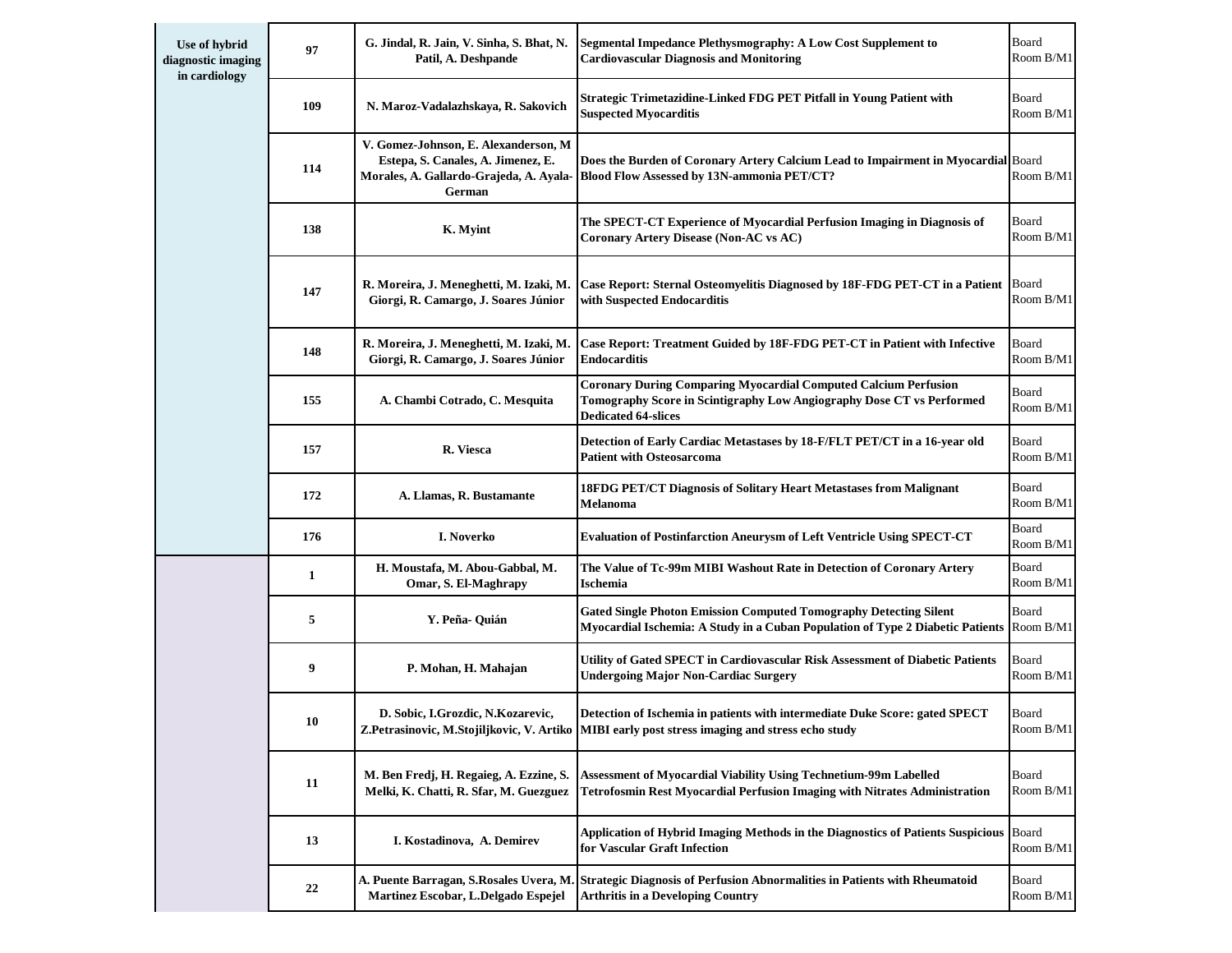| 23 | G. Malhotra, T. Upadhye, M. Rajan, R.<br>Asopa                                                                                                                                                           | <b>Comparison of Quantitative Parameters of Myocardial Perfusion Scintigraphy</b><br>and Echocardiography in Patients of Coronary Artery Disease with and without<br><b>Systolic Dysfunction</b>           | Board<br>Room B/M1 |
|----|----------------------------------------------------------------------------------------------------------------------------------------------------------------------------------------------------------|------------------------------------------------------------------------------------------------------------------------------------------------------------------------------------------------------------|--------------------|
| 24 | M. Nascimento, A. Oliveira, C. Mesquita,<br><b>N.Barreto</b>                                                                                                                                             | <b>Evaluation of Breast Attenuation in the Anatomical and Functional Correlation</b><br><b>Between Scintigraphy and Coronary Angiography</b>                                                               | Board<br>Room B/M1 |
| 26 | M. Nascimento, A. Oliveira, C. Mesquita                                                                                                                                                                  | Applicability of the Appropriate Use Criteria for Myocardial Perfusion<br>Scintigraphy                                                                                                                     | Board<br>Room B/M1 |
| 27 | A. Morales Salinas, R. Bermudez Yera,<br>B. García Rodríguez, A. Peix                                                                                                                                    | Trends in the Indications of Transesophageal Echocardiography in<br>Cardiocentro, Santa Clara, Cuba                                                                                                        | Board<br>Room B/M1 |
| 28 | P. Nguyen, P. Le, N. Dong, V. Pham                                                                                                                                                                       | Prognostic Value of Myocardial Perfusion Scintigraphy in Patients with<br><b>Suspected or Known Coronary Artery Diseases</b>                                                                               | Board<br>Room B/M1 |
| 29 | J. Mihailovic, K. Nikoletic                                                                                                                                                                              | Myocardial Perfusion Scintigraphy: Assessment of Myocardial Ischemia and<br><b>Independent Predicting Factors in Patients Without Previously Proven Coronary</b><br><b>Artery Disease</b>                  | Board<br>Room B/M1 |
| 30 | T.Massardo, L. Alarcón, R. Fernández,<br>M. Rau, J. Zhindon, J. González,<br>J.Carmona, A. Castro, H. Prat                                                                                               | Dipyridamole Stress Myocardial Perfusion SPECT: Medium-term Survival in<br><b>Patients Assessed by Coronary Artery Disease</b>                                                                             | Board<br>Room B/M1 |
| 32 | E. Huanca Sardinas, M. Torrez Cabero,<br>R. Araujo Rios, A. Zambrana Zelada, M.<br>Vásquez Ibañez, O. Castro Sacci                                                                                       | <b>Comparison of Left Ventricular Ejection Fraction with Gated SPECT Perfusion</b><br>and QGS in Myocardial Perfusion: Institute of Nuclear Medicine - University of<br>San Francisco Xavier de Chuquisaca | Board<br>Room B/M1 |
| 41 | T. Thientunyakit, C. Kaewput, K.<br>Ubolnuch, T. Wangkawan, P. Mali                                                                                                                                      | The Effect of Non-Fasting State Prior to Tc-99m Sestamibi Administration on<br>Upper Abdominal Artifacts in Myocardial Perfusion Scan: A Pilot Study                                                       | Board<br>Room B/M1 |
| 42 | J.Spuler, T. Massardo, E. Hiplan, L.<br>Alarcón, G. Paillahueque, H. Prat                                                                                                                                | Our Experience in Myocardial Perfusion SPECT, its Value in Kawasaki and<br><b>Congenital Diseases: Protocol Analysis</b>                                                                                   | Board<br>Room B/M1 |
| 44 | L. Cabrera Rodriguez                                                                                                                                                                                     | Epidemiologic Differences in Patients Referred to Myocardial Perfusion<br><b>Scintigraphy in Cuba and Brazil</b>                                                                                           | Board<br>Room B/M1 |
| 46 | T. Massardo, G. Paillahueque, H.<br>Enrique, R. Fernández, E. Swett, L.<br>Alarcon, A. Pino, I. Aramburú S.<br>Brugére E. Sanhueza, J. Garate, R.<br>Aguayo, M. Ricardo R. Morris, R.<br>Asenjo, V. Vera | Functional Parameters and Myocardial Perfusion in Patients with Chronic Heart Board<br>Failure, Left Bundle Branch Block and Ventricular Dyssynchrony                                                      | Room B/M1          |
| 48 | A. Al-Ibraheem, D. Juaide                                                                                                                                                                                | Influence of Prolonged Fasting on Patterns of 18F-FDG Uptake in the Left<br>Ventricle of the Myocardium During Oncologic PET/CT Studies                                                                    | Board<br>Room B/M1 |
| 50 | E. Hiplan, T. Massardo, E. Swett, J.<br>González, C. Concha, L. Alarcon                                                                                                                                  | Preliminary Experience with Radiolabelled Macroaggregates in Detection of<br><b>Extracardiac Right to Left Shunts</b>                                                                                      | Board<br>Room B/M1 |
| 51 | G. Castro                                                                                                                                                                                                | Nitrate-Augmented Myocardial Perfusion Imaging for Assessment of Myocardial Board<br><b>Viability</b>                                                                                                      | Room B/M1          |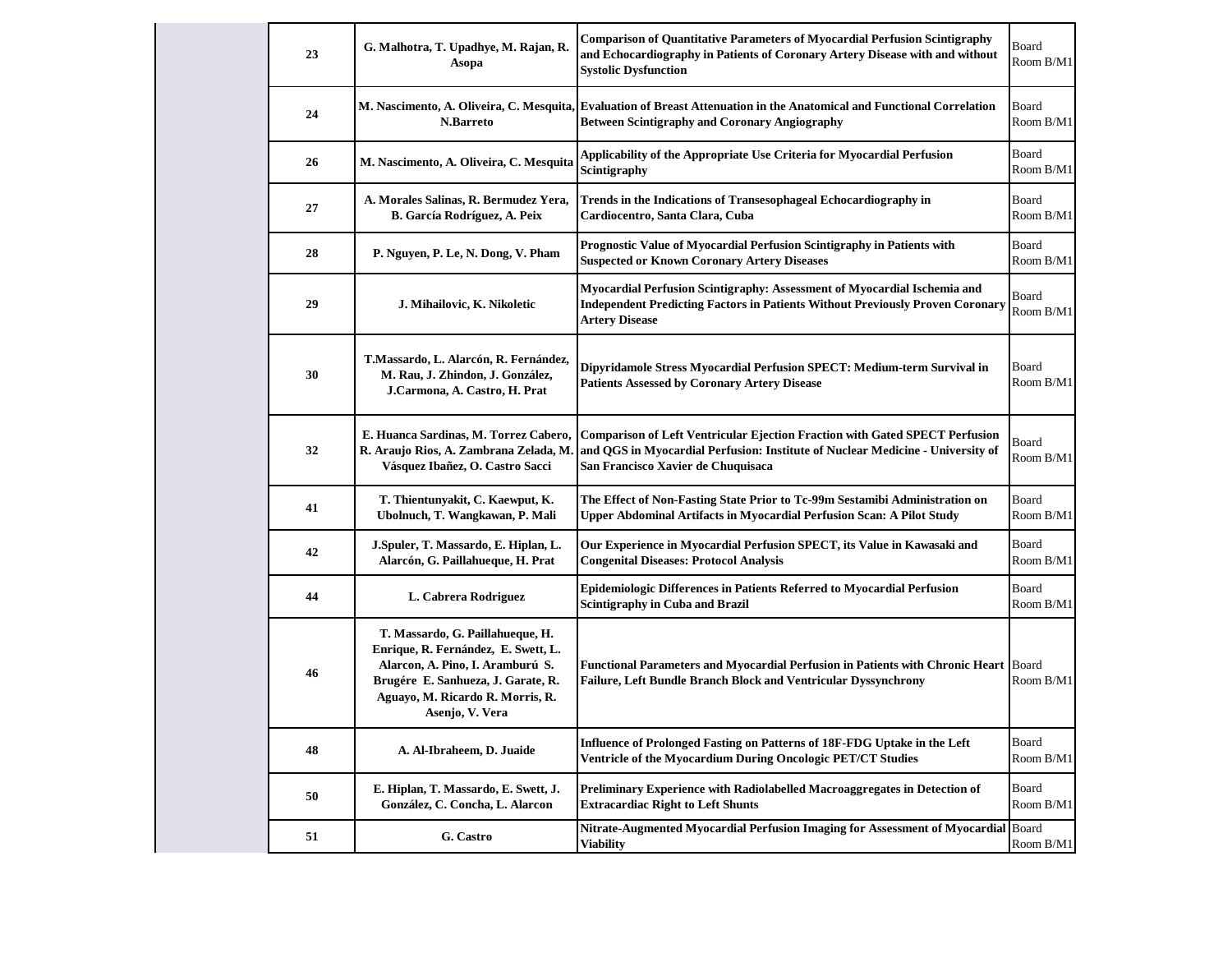| <b>Member States</b><br>experience with<br>nuclear cardiology<br>(SPECT, PET) | 54 | L.Alarcon, T.Massardo, V.Araya, H.<br>F. Cordero, R. Fernández, E. Herrera,<br>J. Carmona    | Prat, A. Pino, I. Berrocal, R. Jaimovich, Association Between Autonomic and Peripheral Neuropathy with Silent Ischemia<br>and Early Renal Damage in Cardiac Asymptomatic Diabetes Mellitus Patients                                                                                                                | Board<br>Room B/M1 |
|-------------------------------------------------------------------------------|----|----------------------------------------------------------------------------------------------|--------------------------------------------------------------------------------------------------------------------------------------------------------------------------------------------------------------------------------------------------------------------------------------------------------------------|--------------------|
|                                                                               | 55 | E.Fazlibegovic, I. Juric, M.<br>Hadziomerovic, D. Rozic, B. Starcevic, A.<br>Punda, D. Hujic | The Significance of Thallium-201-Chloride SPECT Myocardial Perfusion<br><b>Imaging in Management of Patients with Chronic Coronary Heart Disease</b>                                                                                                                                                               | Board<br>Room B/M1 |
|                                                                               | 58 | A. Verma, S. Pandey                                                                          | Assessment of Left Ventricular Ejection Fraction in Left Ventricular Failure on a<br>Gated Rest Redistribution Myocardial Perfusion Scintigraphy using Ultra Low<br>Dose Thallium 201 (Tl201) using Fast Solid State Detector Gamma Camera: The<br>Experience at Fortis Escorts Heart Institute, New Delhi, India. | Board<br>Room B/M1 |
|                                                                               | 64 | R. Hussain, Azmal Kabir, .Faria, L. Nisa                                                     | <b>Impact of Gated SPECT Myocardial Perfusion Imaging in Clinical Management</b><br>of Patients after Coronary Revascularization: An Observational Study                                                                                                                                                           | Board<br>Room B/M1 |
|                                                                               | 65 | D. Vajauskas, G. Burneikaite, J.<br>Celutkiene, R. Komiagiene                                | <b>Inter-observer Variability of Reporting Myocardial Perfusion Imaging</b>                                                                                                                                                                                                                                        | Board<br>Room B/M1 |
|                                                                               | 66 | S. Medina Ornelas, F. Garcia Perez                                                           | Value of Cardiac SPECT as a Predictor of Cardiotoxocity in Patients with<br><b>Prostate Cancer Treated with Abiraterone Acetate</b>                                                                                                                                                                                | Board<br>Room B/M1 |
|                                                                               | 67 | B. Mittal, A. Gorla, A. Sood, M. Parmar,<br>A. Bahl                                          | Prognostic Utility of Biventricular Dyssynchrony Parameters Derived From<br>Gated Blood Pool SPECT Phase Analysis in Patients with Non-Ischemic Dilated<br>Cardiomyopathy                                                                                                                                          | Board<br>Room B/M1 |
|                                                                               | 72 | R. Lopes, I. Pinto, L. Mastrocola, F.<br>Alves, D. Boccia, P. Cestaria                       | <b>Combined Assessment to Known Coronary Arterial Disease Using 64-slice</b><br>Computed Tomography and Myocardial Perfusion Scintigraphy (SPECT) – A<br><b>Multifactorial Analysis</b>                                                                                                                            | Board<br>Room B/M1 |
|                                                                               | 74 | V. Agarwal                                                                                   | Does the Level of Stenoses in Single Vessel CAD Involving the Left Anterior<br>Descending Artery Correlate with Thallium Defect Pattern in Myocardial<br><b>Perfusion Scintigraphy?</b>                                                                                                                            | Board<br>Room B/M1 |
|                                                                               | 75 | V. Agarwal                                                                                   | To Explore the Role of FDG-PET in the Evaluation of Disease Activity Status in<br>Large Vessel Vasculitis and its Correlation with Inflammatory Markers                                                                                                                                                            | Board<br>Room B/M1 |
|                                                                               | 76 | V. Agarwal                                                                                   | <b>GCB Type Primary Cardiac Lymphoma on FDG PET-CT</b>                                                                                                                                                                                                                                                             | Board<br>Room B/M1 |
|                                                                               | 78 | P. Pankaj, A. Pruthi                                                                         | <b>Evaluation of the Role of 18F-FDG Cardiac PET and 99mTc-SESTAMIBI</b><br>Resting Myocardial Perfusion Imaging in Assessing the Therapeutic Benefit in<br>Patients with Coronary Artery Disease and Left Ventricular Systolic Dysfunction                                                                        | Board<br>Room B/M1 |
|                                                                               | 80 | A.Barrenechea, E. Barrenechea                                                                | Demographics and Trends of Patients Who Underwent Myocardial Viability<br>Imaging Using 18F-fluorodeoxyglucose (FDG) PET Imaging: An Institutional<br><b>Experience</b>                                                                                                                                            | Board<br>Room B/M1 |
|                                                                               | 82 | M. Chantadisai, S. Tepmongkol                                                                | Normal Values for 131I-MIBG Myocardial Sympathetic Imaging: Thailand<br><b>Database (Preliminary Report)</b>                                                                                                                                                                                                       | Board<br>Room B/M1 |
|                                                                               | 84 | M. Mititelu, C. Mazilu, I. Chiriac, M.<br>Lepus                                              | <b>Current Status of Nuclear Cardiology in Romania</b>                                                                                                                                                                                                                                                             | Board<br>Room B/M1 |
|                                                                               | 86 | S. Sandoval Borrego, J. Esparza Negrete                                                      | <b>Supine Stress Position as a Maneuver to Improve Positivity in Cardiac</b><br><b>Gammagraphy in the Diagnosis of Ischemic Heart Disease</b>                                                                                                                                                                      | Board<br>Room B/M1 |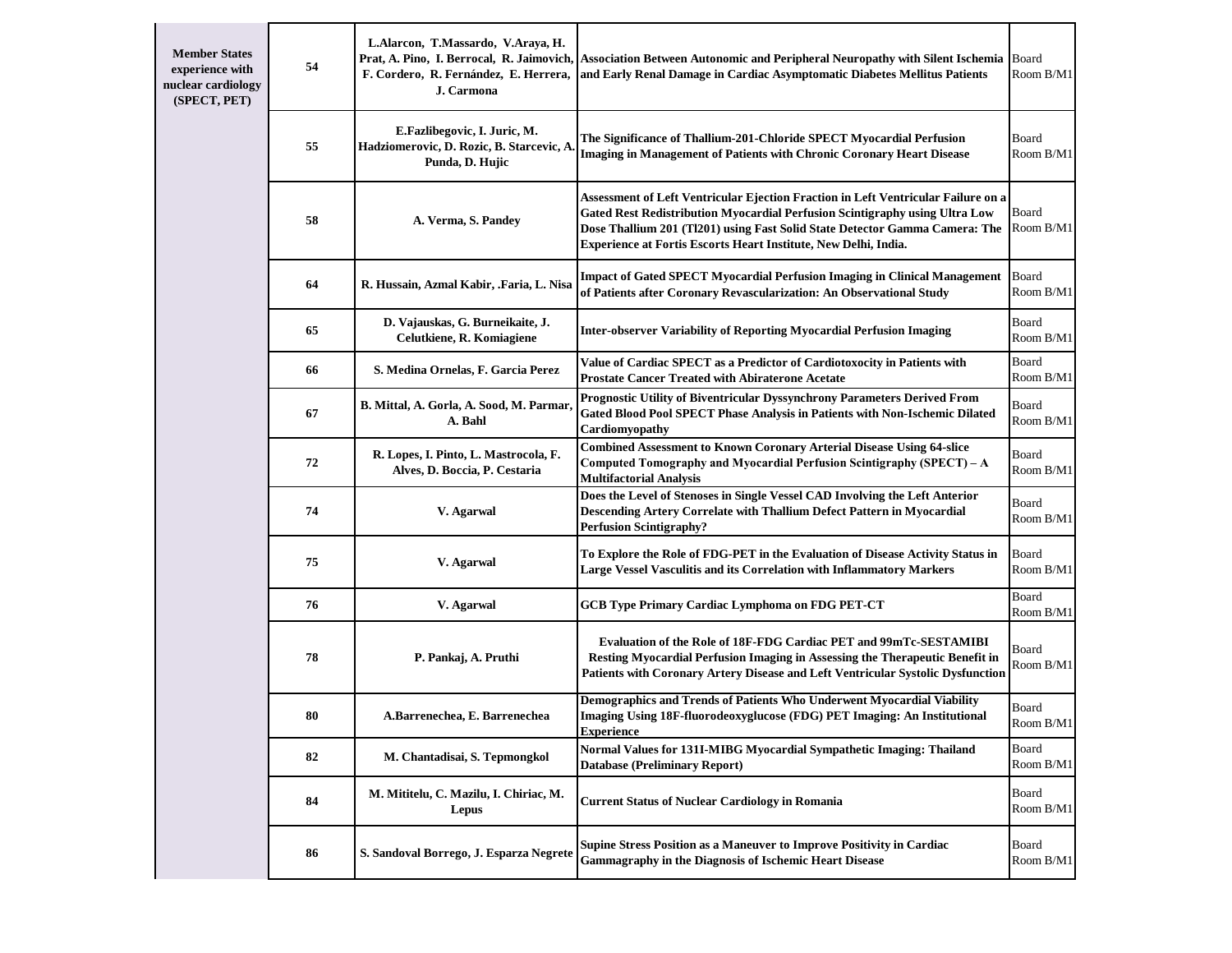| 88                   | A. Jimenez-Heffernan, C. Salgado, J.<br>Lopez-Martin, T. Aroui, M. Molina, E.<br>Sanchez de Mora, C. Ramos | Safe Adverse Events Profile of Regadenoson in Patients with Stable Severe<br><b>Chronic Obstructive Pulmonary Disease</b>                                                                                                                              | Board<br>Room B/M1        |  |  |
|----------------------|------------------------------------------------------------------------------------------------------------|--------------------------------------------------------------------------------------------------------------------------------------------------------------------------------------------------------------------------------------------------------|---------------------------|--|--|
| 89                   | A. Gorla, S. Vadi, A. Sood, A. Bahl, M.<br>Parmar, B. Mittal                                               | Utility of Regional Wall Dyssynchrony, Inter- and Intra-ventricular Delay<br><b>Estimation using Fourier Phase Analysis in Patients with Dilated</b><br>Cardiomyopathy                                                                                 | Board<br>Room B/M1        |  |  |
| 90                   | V. Gupta                                                                                                   | Use of Adenosine Intervention During Myocardial Perfusion Imaging is Safe in<br><b>Heart Failure Patients</b>                                                                                                                                          | Board<br>Room B/M1        |  |  |
| 92                   | R. Lopes, A. Duarte, C. Guimarães, C.<br>Bernal, D. Souza, L. Goncalves                                    | Comparison of Software Programs for the Assessment of Left Ventricular<br>Ejection Fraction Using 99mTc-Sestamibi-Gated SPECT: Correlation with<br><b>Equilibrium Radionuclide Ventriculography in Patients with Fixed Perfusion</b><br><b>Defects</b> | Board<br>Room B/M1        |  |  |
| 93                   | A. Apostol, J. Obaldo                                                                                      | <b>Clinical Usefulness of Sequential Subtraction Technique in Gastrointestinal</b><br><b>Bleeding</b>                                                                                                                                                  | Board<br>Room B/M1        |  |  |
| 94                   | A. Sood, Y. Arora, S. Rana, B. Mittal                                                                      | <b>Evaluation of Effect of Coronary Artery Bypass Graft on Hibernating</b><br><b>Myocardium by Cardiac PET Viability Study</b>                                                                                                                         | <b>Board</b><br>Room B/M1 |  |  |
| 98                   | C. Stan, A. Chirion, D. Stanescu                                                                           | Myocardial Perfusion Imaging - A Cornerstone for Selecting Therapy of Patients<br>with Left Ventricular Aneurysms                                                                                                                                      | Board<br>Room B/M1        |  |  |
| 99                   | R. Kumar, S. Karunanithi, N. Wig, R.<br>Sood, C. Bal                                                       | 18F-FDG PET/CT for Diagnosis and Treatment Response Evaluation in Large<br><b>Vessel Vasculitis</b>                                                                                                                                                    | Board<br>Room B/M1        |  |  |
| TUESDAY - OCTOBER 11 |                                                                                                            |                                                                                                                                                                                                                                                        |                           |  |  |
| 101                  | H. Indrawati                                                                                               | A Case Report: Incidental Finding of Lipomatous Hypertrophy of the Inter-<br>atrial Septum on FDG-PET                                                                                                                                                  | Board<br>Room B/M1        |  |  |
|                      |                                                                                                            | Transient Ischemic Dilation Ratio as a Predictor of Perfusion and Functional                                                                                                                                                                           |                           |  |  |

| 101 | H. Indrawati                                                                                                                                              | A Case Report: Incidental Finding of Lipomatous Hypertrophy of the Inter-<br>atrial Septum on FDG-PET                                                                                           | Board<br>Room B/M1        |
|-----|-----------------------------------------------------------------------------------------------------------------------------------------------------------|-------------------------------------------------------------------------------------------------------------------------------------------------------------------------------------------------|---------------------------|
| 102 | H Budiawan, S. Park, G. Cheon, J. Paeng,<br>K. Kang, J. Chung, D. Lee                                                                                     | <b>Transient Ischemic Dilation Ratio as a Predictor of Perfusion and Functional</b><br><b>Improvement in Irreversible Severe Perfusion Defects after Coronary Artery</b><br><b>Bypass Graft</b> | Board<br>Room B/M1        |
| 107 | A. Ayala-German, E. Alexanderson, E.<br>Johnson, A. Jiménez, L. Juárez, A.<br>Jordán, G. Trujillo                                                         | Morales, A. Gallardo-Grajeda, V. Gómez-Diastolic Function Measured by 13N Ammonia PET: Comparison Between<br><b>Hypertension and Control Group</b>                                              | Board<br>Room B/M1        |
| 108 | F. Iñarra, E. Alexanderson, L. Juarez, A.<br>Ayala-German, A. Gallardo-Grajeda, E.<br>Morales, A. Jimenez, V. Gomez-Johnson                               | Analysis of Left Ventricular Synchrony in Myocardial Ischemia with 13N-<br><b>Ammonia Gated PET</b>                                                                                             | Board<br>Room B/M1        |
| 112 | L. Marroquin, E. Alexanderson, L.<br>Juarez, A. Ayala-German, A. Gallardo-<br>Grajeda, V. Gomez-Johnson, E. Morales, to Myocardial Ischemia<br>A. Jimenez | Assessment of Left Ventricular Synchrony with Tc-MIBI 99 and its Relationship                                                                                                                   | Board<br>Room B/M1        |
| 116 | B. Izić, B. Šarić-Kundalić, S. Izić, M.<br>Sulejmanović, S. Čaluk                                                                                         | The Assessment of Viable Myocardium in Patients with Dilated Cardiomyopathy<br>with 99m Tc MIBI SPECT During Nitrate Administration                                                             | <b>Board</b><br>Room B/M1 |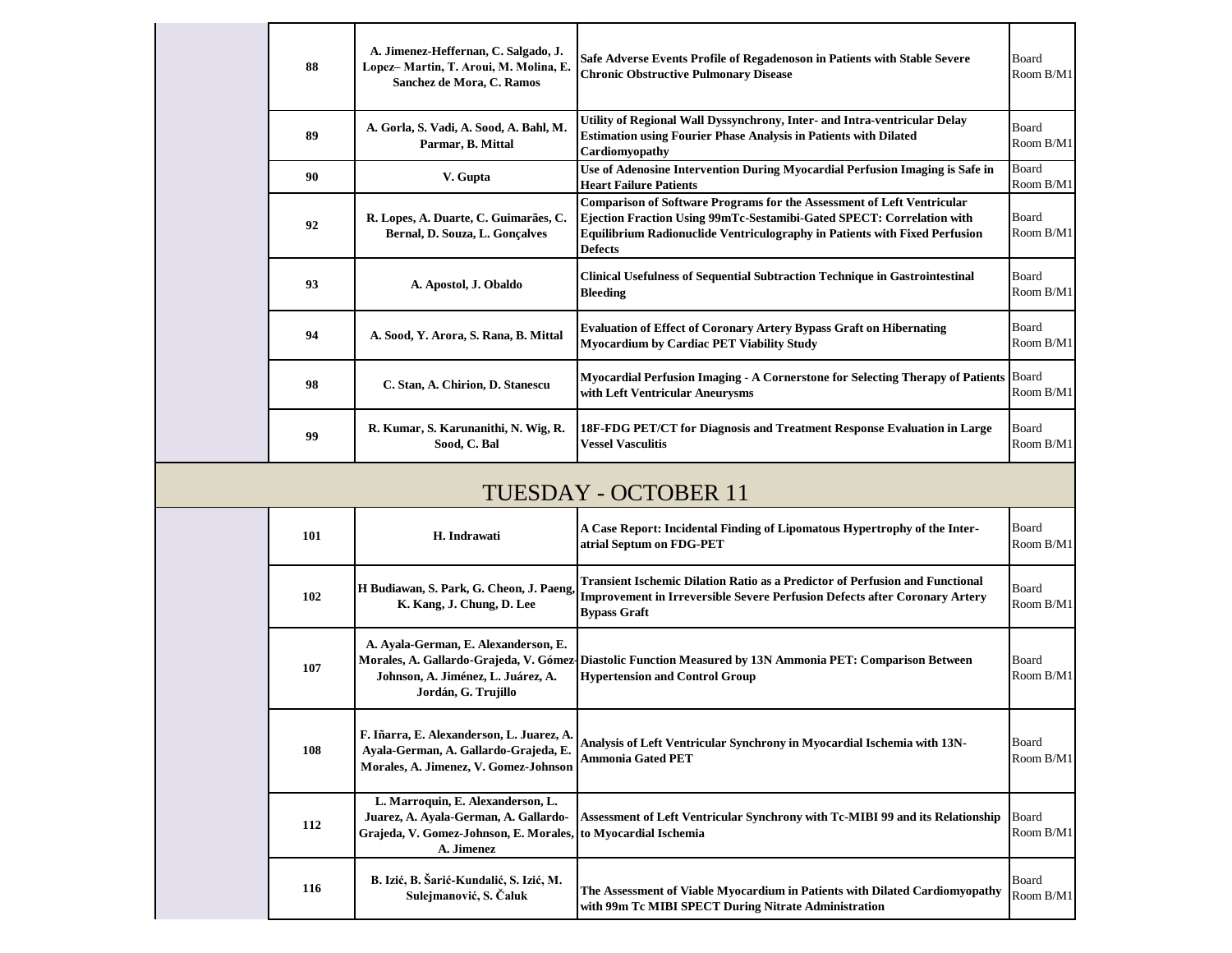|  | 119 | R. Martiana, B. Hidayat, A.<br>Kartamihardja                                                                                               | Myocardial Contractility Assessment as an Additional Parameter in Determining<br><b>Viability Using Nitrate Augmented MPI Gated SPECT</b>                                                                                     | Board<br>Room B/M1 |
|--|-----|--------------------------------------------------------------------------------------------------------------------------------------------|-------------------------------------------------------------------------------------------------------------------------------------------------------------------------------------------------------------------------------|--------------------|
|  | 121 | C. Guizar Sánchez, E. Alexanderson-<br>Rosas, A. Ayala-Germán, A. Jimenez, N<br>Canseco, A. Meave                                          | Coronary Flows Measured by 13N-Ammonia/PET and its Correlation in Patients<br>with Hypertension Without Coronary Artery Disease                                                                                               | Board<br>Room B/M1 |
|  | 122 | R. Morales, E. Alexánderson, V. Gómez-<br>Johnson, A. Jiménez, A. Gallardo-<br>Grajeda, M. Flores                                          | The Correlation Between Electrocardiographic Q-waves and the Presence of a<br><b>Transmural Infarction Determined by Perfusion SPECT.</b>                                                                                     | Board<br>Room B/M1 |
|  | 123 | A. Jiménez, E. Alexánderson, A. Gallardo-<br>Grajeda, E. Morales, A. Ayala-German,<br>V. Gómez-Johnson, O. Pérez, L. Juárez                | Pathological Q-waves in Patients with Non-transmural Myocardial Infarction: Is<br><b>Ouantitative Perfusion a Factor?</b>                                                                                                     | Board<br>Room B/M1 |
|  | 124 | E. Alexanderson, C. Guizar, A. Gallardo-<br>Grajeda, V. Gómez-Johnson, S.<br>Hernández                                                     | Enhancement of Diagnostic Accuracy of N13-Ammonia PET for the Detection of<br><b>Coronary Artery Disease by the Quantification of Coronary Calcium</b>                                                                        | Board<br>Room B/M1 |
|  | 125 | A. Gallardo-Grajeda, E. Alexanderson,<br>A. Jiménez, E. Morales, A. Ayala-<br>German, V. Gomez-Johnson, A. Meave                           | Myocardial Bridging: Evaluation of Myocardial Blood Flow with 13N-ammonia<br><b>PET</b>                                                                                                                                       | Board<br>Room B/M1 |
|  | 126 | E. Alexanderson, E. Flores, E. Morales,<br>C. Guizar, R. Cano                                                                              | Normal Values of Left Ventricular Parameters in the Mexican Population<br><b>Assessed with 13N-Ammonia-Gated PET</b>                                                                                                          | Board<br>Room B/M1 |
|  | 128 | mson, R. Cruz, A. Ayala-German, A. Galla                                                                                                   | Benefit of the Initial Evaluation with SPECT or CCTA in Patients with Suspected Board<br><b>Coronary Artery Disease</b>                                                                                                       | Room B/M1          |
|  | 130 | A. Cachicatari, E. Alexanderson, A.<br>Gallardo-Grajeda, A. Ramirez, E.<br>Morales, A. Ayala-Germán, V. Gomez-<br>Johnson, A. Jimenez Niño | SPECT: A Diagnostic Tool in Heart Failure and its Correlation with Poor<br><b>Cardiovascular Prognosis Parameters</b>                                                                                                         | Board<br>Room B/M1 |
|  | 131 | A. Ramirez, E. Alexanderson, E.<br>Morales, R. Martinez, A. Jimenez Niño,<br>A. Ayala-Germán                                               | Usefulness of the [13N]-Ammonium by Positron Emission Tomography (PET) in<br>A. Gallardo-Grajeda, V. Gomez-Johnson, the Diagnosis of Coronary Artery Disease                                                                  | Board<br>Room B/M1 |
|  | 132 | J. Padilla, E. Alexanderson, A. Jimenez<br>Ayala Germán, E. Morales, V. Gomez-<br><b>Johnson</b>                                           | Niño, G. Guinto, A. Gallardo-Grajeda, A. Analysis of Diastolic Function in Type Two Diabetes Mellitus Patients with<br>Ammonia PET                                                                                            | Board<br>Room B/M1 |
|  | 133 |                                                                                                                                            | The Role of SUV SPECT Perfusion Defect Quantification of the Lung as a<br>Y. Wanjun, M. Jinlei, Z. Weihao, H. Wei   Predictor of Severe Cardiovascular Events in a Cohort of Patients with<br><b>Congestive Heart Failure</b> | Board<br>Room B/M1 |
|  | 134 |                                                                                                                                            | Patients with Normal Exercise Stress Myocardial Perfusion Studies who Achieve<br>Y. Wanjun, H. Wei, X. Jiadong, M. Jinlei Less than 75% of Maximum Predicted Heart Rate are at Increased Risk for<br><b>Cardiac Events</b>    | Board<br>Room B/M1 |
|  | 136 | S. Fatima, S. Butt, M. Saeed, K. Mir, J.<br>Irfan                                                                                          | Left ventricular Dyssynchrony in Hypertensive Patients With Normal Systolic<br><b>Function Detected by Myocardial Perfusion Scintigraphy</b>                                                                                  | <b>MOE</b>         |
|  | 137 | S. Butt, S. Fatima, K. Bashir Mir, S.<br>Bokhari, S. Ul Haque                                                                              | Assessment of Mechanical Dyssynchrony by Myocardial SPECT Imaging is<br>Predictor of Mortality in Congestive Heart Failure Patients With Normal QRS<br>Duration                                                               | MOE                |
|  | 139 | L. Puracan, R. Conlu                                                                                                                       | 18F-FDG PET/CT in the Diagnosis of Prosthetic Valve Endocarditis                                                                                                                                                              | <b>MOE</b>         |

**M**<sub>o</sub>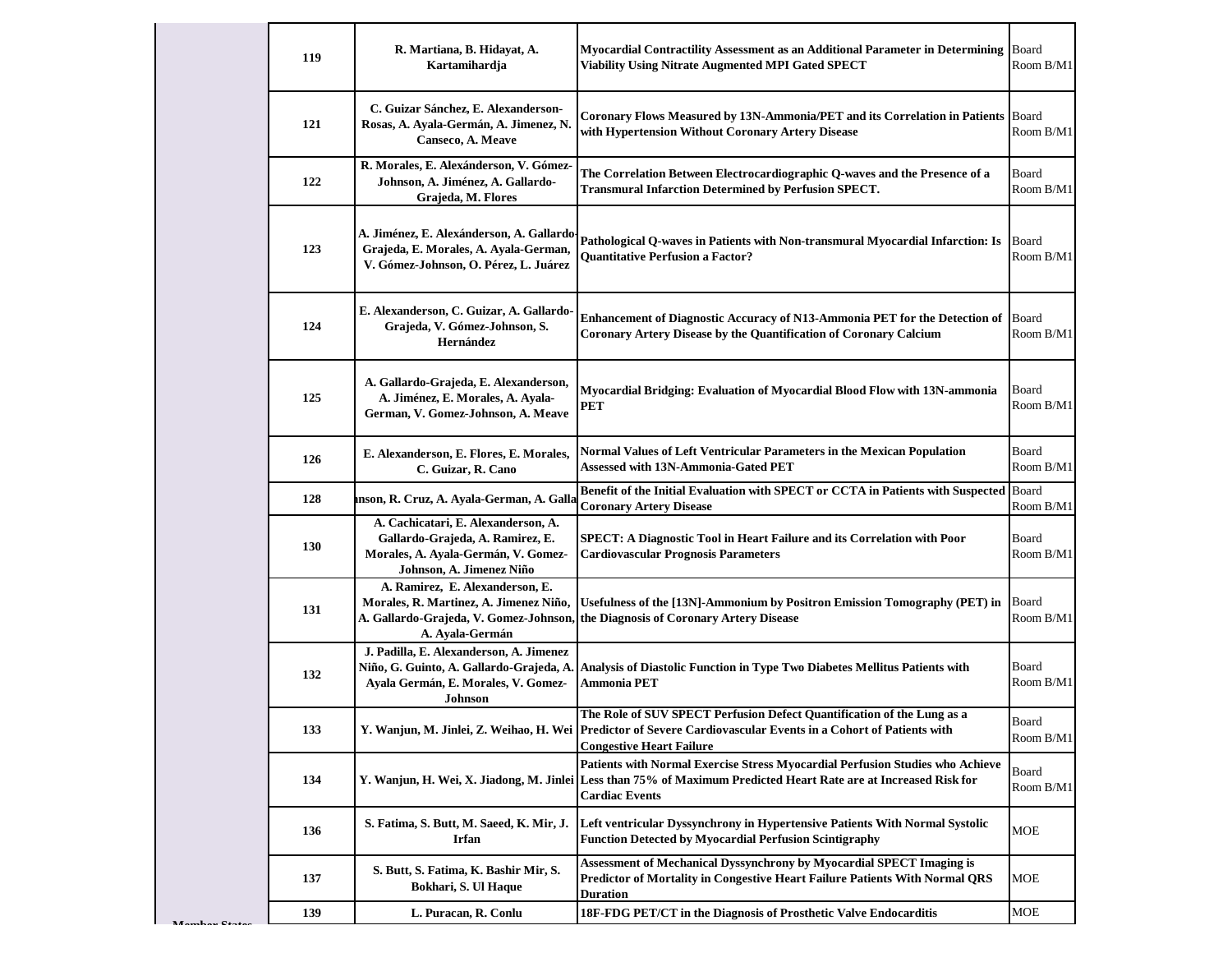| <b>Member States</b><br>experience with<br>nuclear cardiology<br>(SPECT, PET) | 141        | A. Ezzine, M. Ben Fredj, H. Regaieg, S.<br>Melki, H. Boudrigua, R. Sfar, K. Chatti,<br>M. Guezguez                                                                 | Apical Artifact on Myocardial Perfusion Imaging Due to the Use of IQ-SPECT                                                                                                                                                         | MOE          |
|-------------------------------------------------------------------------------|------------|--------------------------------------------------------------------------------------------------------------------------------------------------------------------|------------------------------------------------------------------------------------------------------------------------------------------------------------------------------------------------------------------------------------|--------------|
|                                                                               | 143        | F. Cinaral Sayin, O. Savas den Hartigh                                                                                                                             | Utility of Combined Supine and Prone Positioning for IQ-SPECT System for<br><b>Correcting the False Positive Results</b>                                                                                                           | MOE          |
|                                                                               | 144        | S. Bouyoucef, S. Rahabi                                                                                                                                            | <b>SPECT MPI in the Assessment of Post Infarct Therapeutic Attitude</b>                                                                                                                                                            | $_{\rm MOE}$ |
|                                                                               | 146        | S. Rahabi, S. Bouyoucef                                                                                                                                            | <b>SPECT MPI Findings in the Prognosis of Dilated Cardiomyopathy</b>                                                                                                                                                               | MOE          |
|                                                                               | 150        | M. Štalc, M. Dolenc Novak, L. Latifić<br>Jasnič, B. Gužič Salobir                                                                                                  | Role of Nuclear Imaging in Cardiac Amyloidosis - Case Report                                                                                                                                                                       | MOE          |
|                                                                               | 152        | M. Kapitan Otero, R. Hitateguy, F Mut                                                                                                                              | Relationship Between Transient Ischemic Dilatation Without Perfusion Defects<br>and Changes in Heart Rate During Acquisition                                                                                                       | MOE          |
|                                                                               | 154        | S. Soares Brandão, E. Branco de<br>Albuquerque, L. Raposo Andrade, R.<br>Machado e Silva, M. de Souza, T.<br>Oliveira da Silva, A. de Oliveira, A.<br><b>Nunes</b> | Impact of Prone Acquisition After Stress on Attenuation Artifacts Resolution in<br><b>Men and Women</b>                                                                                                                            | MOE          |
|                                                                               | 159        | E. Ongkeko, E. Magsombol                                                                                                                                           | Mirror Image Tc-99m Sestamibi Localization in a Patient with Situs Inversus<br>Totalis Presenting with Right Sided-Chest Pain                                                                                                      | <b>MOE</b>   |
|                                                                               | 161        | C. Mesquita, C. Braga Rodrigues, F.<br>Silva, A. de Oliveira                                                                                                       | Nuclear Cardiology – Status in Brazil for 2016                                                                                                                                                                                     | MOE          |
|                                                                               | 166        | N. Le, H. Mai                                                                                                                                                      | 18F-FDG PET in Myocardial Viability Assessment and Left Ventricular Function<br><b>Improvement in Post-Myocardial Infarction Patients</b>                                                                                          | <b>MOE</b>   |
|                                                                               | 167        | H. Mai, N. Le                                                                                                                                                      | Relationships Between Abnormal Myocardial Perfusion Imaging and Left<br>Ventricular Mechanical Dyssynchrony Measured by Gated SPECT Tc99m-<br><b>Sestamibi in Coronary Artery Disease Patients</b>                                 | MOE          |
|                                                                               | 170        | A. do Amaral Henrique de Souza, T.<br>A. Rocha de Lorenzo, R. de Souza Leão<br>Lima                                                                                | Ribeiro Peclat da Silva, T. Brilhante Reis, Prognostic Value of a New Ultrafast, Low-Radiation Myocardial Perfusion<br>SPECT Protocol in a CZT Camera                                                                              | MOE          |
|                                                                               | 173        | C. de los Reyes Victoria, R. Bustamante                                                                                                                            | <b>Carcinoid Heart Disease: Illustrated Clinical Case</b>                                                                                                                                                                          | MOE          |
|                                                                               | 175        | A. Naojee, H. Dustagheer, P. Ramdass,<br>H. Sonea                                                                                                                  | Challenges in Performing Pharmacological Stress Myocardial Perfusion Imaging<br>in a Center with Limited Resources                                                                                                                 | <b>MOE</b>   |
|                                                                               | 177        | R. Milardović, N. Bešlić                                                                                                                                           | Regadenoson in Myocardial Perfusion Study - First Institutional Experiences in<br><b>Bosnia and Herzegovina</b>                                                                                                                    | MOE          |
|                                                                               | 179        | M. Agolti, F. Juarez Abasto                                                                                                                                        | Our Experience in the Usefulness of Myocardial Perfusion SPECT (MIBI<br>SPECT) in the Diagnosis of Ischemic Heart Disease in Patients with Normal<br><b>Exercise Stress Test</b>                                                   | MOE          |
|                                                                               | 180        | Savurimuthu, S. Baichoo, H. Sonea, C.<br>Ahgun, V. Sungkur                                                                                                         | P. Ramdass, A. Naojee, H. Dustagheer, L. A Comparative Study of the Congruence Between Positive Myocardial Perfusion<br><b>Imaging Studies and Coronary Angiography Reports of Patients with Coronary</b><br><b>Artery Disease</b> | <b>MOE</b>   |
|                                                                               | 184        | E. de Albuquerque, S. Brandão, L.<br>Andrade, R. Machado e Silva, M. de<br>Souza, T. da Silva, A. de Oliveira, A.<br><b>Nunes</b>                                  | <b>Relationship Between Post-Stress LVEF Drop and Myocardial Perfusion Defects</b><br>in Routine Gated SPECT Scans                                                                                                                 | <b>MOE</b>   |
|                                                                               | <b>190</b> | M. Urhan, M. Yalcin, N. Ozmen, Y.<br>Narin                                                                                                                         | Myocardial Perfusion Imaging with a Novel Single Photon Emission Computed<br>Tomography Camera Implemented with Multiple Ultra-fast, Cadmium-zinc-<br>telluride Detectors                                                          | <b>MOE</b>   |
|                                                                               | 191        | V. Majstorov, D. Pop Gjorcheva                                                                                                                                     | <b>Evaluation of Myocardial Perfusion in Patients with Systemic Lupus</b><br>Erythematosus by Using 99mTc-Sestamibi Gated-SPECT                                                                                                    | MOE          |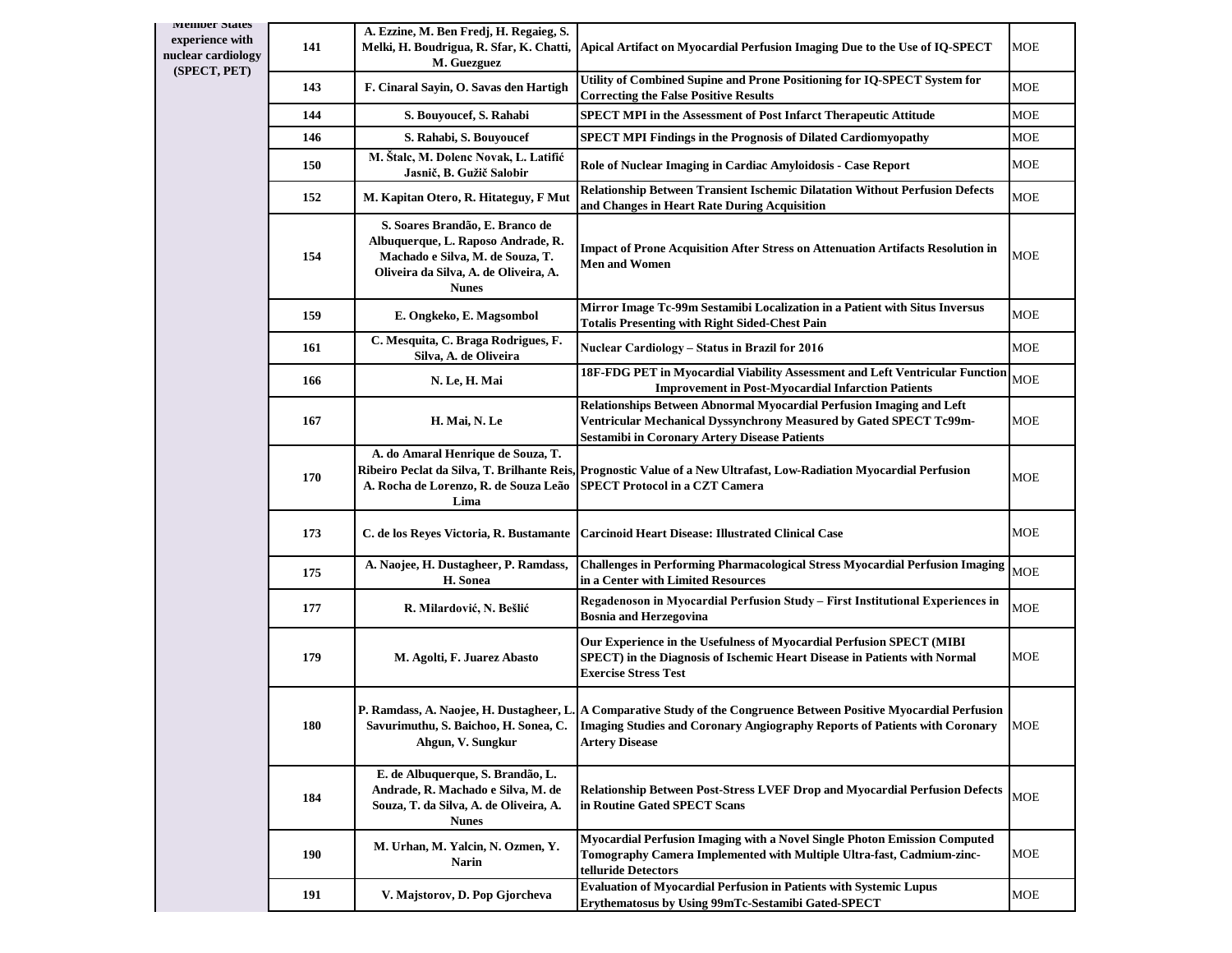|                                       | 192 | G. Valdes, A. Puente, S. Rosales, B.                                                                   | Anatomical Distribution of Coronary Calcium Score and Myocardial Perfusion                                                                                                            | <b>MOE</b>         |
|---------------------------------------|-----|--------------------------------------------------------------------------------------------------------|---------------------------------------------------------------------------------------------------------------------------------------------------------------------------------------|--------------------|
|                                       |     | Rivera                                                                                                 | <b>Abnormalities Detected by 13N-Ammonia PET-CT</b>                                                                                                                                   |                    |
|                                       | 195 | M. Afzal, M. Imran, M. Akhtar                                                                          | Role of Rest GMPS in Patients with Ischemic and Non Ischemic Dilated<br>Cardiomyopathy; Differences in Perfusion and Wall Thickening                                                  | <b>MOE</b>         |
|                                       | 197 | O. Gill                                                                                                | Prevalence of Coronary Artery Disease in Patients Having Essential<br>Hypertension With or Without Diabetes Mellitus Detected by Myocardial<br><b>Perfusion Scintigraphy</b>          | <b>MOE</b>         |
|                                       | 198 | F. Ali                                                                                                 | Cardiac Viability Scintigraphy using Sublingual Nitrate: Our Experienec at<br><b>Ginum Hospital</b>                                                                                   | <b>MOE</b>         |
|                                       | 200 | M. Iqbal, M. Imran                                                                                     | Assessment of Small Hearts for Perfusion Defects in Comparison with General<br>Population Using Myocardial Perfusion Scintigraphy                                                     | <b>MOE</b>         |
|                                       | 201 | A. Abbasi, M. Hingorjo                                                                                 | <b>Collateral Circulation in the Patients of Myocardial Infarction</b>                                                                                                                | <b>MOE</b>         |
|                                       | 203 | N. Niell, A. Rener, M. Beretta, M.<br>Kapitán, F. Mut                                                  | Meaning of Symmetrical, Inverted and Deep T Waves in Patients Referred to<br>Gated-SPECT: Functional and Structural Value of the Method                                               | <b>MOE</b>         |
|                                       | 205 | Y. Herrera Malo, J. Herrera                                                                            | Appropriate Use Criteria for Stress Myocardial Perfusion Imaging in a Tertiary<br>Level Hospital in Panama: A Pilot Study                                                             | <b>MOE</b>         |
|                                       | 206 | V. Marin Oyaga, C. Gutierrez-Villamil,<br>A. Mejia-Lopez, S. Arevalo-Leal                              | Phase Analysis to Measure Left Ventricular Dyssynchrony by Gated-SPECT<br>Myocardial Perfusion Imaging Showed by Two Different Software                                               | MOE                |
|                                       | 207 | I. Berrocal Gamboa                                                                                     | Reduce Radiation Exposure in Nuclear Cardiology: Public Healthcare Provider<br>in Costa Rica Incorporated New Technology and Low Dose Reduction: A<br><b>Choosing Wisely Proposal</b> | <b>MOE</b>         |
|                                       | 210 | S. Yépez, D. Benavides, J. Melito, C.<br><b>Castellanos</b>                                            | <b>Experience in the Use of Myocardial Perfusion Imaging in the Military Hospital</b><br>Dr. Carlos Arvelo from July 2014 - June 2016                                                 | MOE                |
|                                       | 211 | C. Castellanos                                                                                         | Myocardial Perfusion Imaging and Coronary Angiography in the Evaluation of<br>the Functional Significance of Coronary Lesions                                                         | <b>MOE</b>         |
|                                       | 212 | A. Mendoza Paulini, L.Talledo Paredes,<br>P. Araujo Puicon, D. Guerrero Ramiez,<br>L. Segundo Ramos    | Evaluation of the Cardiopulmonary Index and the Relationship with the Severity<br>of Coronary Disease in the Elderly Patients                                                         | <b>MOE</b>         |
|                                       | 16  | A. Abaza, G. El- Shanshoury, H. El-<br><b>Shanshoury</b>                                               | The Effective Value of PET/CT in Diagnosing Cardiovascular Disease and<br><b>Pediatric Cancer: A Comparative Study</b>                                                                | <b>MOE</b>         |
|                                       | 69  | R. Aguero, C. Gianonne, A. Zarlenga                                                                    | Radionuclide Ventriculography Utility in Monitoring Cardiotoxicity Cancer<br><b>Treatment: Experience in a Cancer Center</b>                                                          | MOE                |
| Setting up a nuclear                  | 104 | G. Giménez Ortigoza, M. Pedrozo, J.<br>Ortellado, B. Grossling, J. Nuñez, P.<br>Galván                 | Cardiac Nuclear Medicine in Paraguay: An Effective and Affordable<br>Intervention From the Public Health in Prevention and Treatment of<br><b>Noncommunicable Chronic Diseases</b>    | <b>MOE</b>         |
| medicine and/or<br>diagnostic imaging | 106 | S. Biswas, A. Chawdhury, F. Haque, F.<br>Rahman, M. Hossain, S. Hossain                                | Flow Mediated Vasodilation (FMD) Carotid Intima Media Thickness (IMT) for<br><b>Evaluating Endothelial Dysfunction in Patients with Coronary Artery Disease</b>                       | MOE                |
| facility                              | 171 | H. Sonea, A. Naojee, P. Ramdass, L.<br>Savurimuthu, C. Ahgun                                           | A Comparison of Patients' Tolerance and Side Effects: Dobutamine versus<br>Dipyridamole Stress Myocardial Perfusion Imaging                                                           | MOE                |
|                                       | 174 | P. Ramdass, A. Naojee, L. Savurimuthu,<br>H. Sonea, C. Ahgun, V. Sungkur, H.<br>Dustagheer, S. Baichoo | Cardiac Nuclear Imaging in Mauritius in the Absence of PET and Hybrid<br><b>Nuclear Imaging Facilities</b>                                                                            | MOE                |
|                                       | 199 | A. Khan, S. Qasim, J. Ali                                                                              | Establishment of first Nuclear Cardiology Set-Up in SWAT-Northern Pakistan                                                                                                            | <b>MOE</b>         |
|                                       |     |                                                                                                        | <b>WEDNESDAY-12 OCTOBER</b>                                                                                                                                                           |                    |
|                                       | 7   | B.Moifo, J. Moulion Tapouh, A.<br>Menanga, W. Yakam Deugoue, A. Simo                                   | Determinants of Carotid Intima Media Thickening in a Group of Adults in<br>Yaounde                                                                                                    | Board<br>Room B/M1 |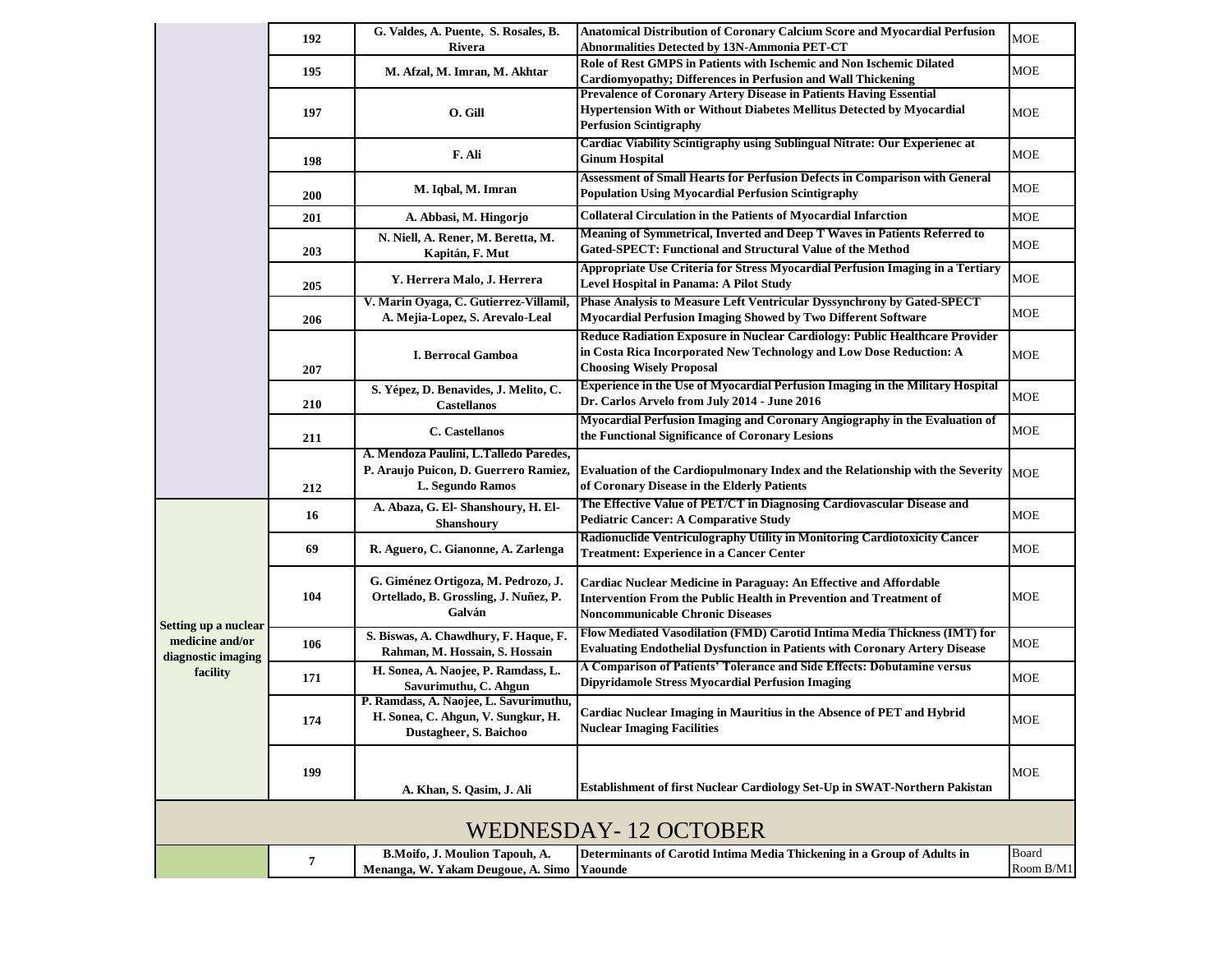|                                                                                                                          | 8   | A. Pallewatte                                                                                                                                                                                  | Analysis of Imaging Modalities Used for Coronary Artery Disease in Sri Lanka<br>and Identification of Challenges                                                                                                   | Board<br>Room B/M1 |
|--------------------------------------------------------------------------------------------------------------------------|-----|------------------------------------------------------------------------------------------------------------------------------------------------------------------------------------------------|--------------------------------------------------------------------------------------------------------------------------------------------------------------------------------------------------------------------|--------------------|
|                                                                                                                          | 14  | A. Omerbasic, F. Raguz                                                                                                                                                                         | The Heart Murmor Which Saved the Life: Giant Left Atrium Myxoma                                                                                                                                                    | Board<br>Room B/M1 |
|                                                                                                                          | 35  | S. Rosales Uvera, A. Puente Barragan                                                                                                                                                           | Biventricular Ventricular Non-Compaction Cardiomyopathy as Cause of<br><b>Irreversible Heart Failure in Male Teenager</b>                                                                                          | Board<br>Room B/M1 |
|                                                                                                                          | 36  | A. Boshchenko, A. Vrublevsky, R.<br><b>Karpov</b>                                                                                                                                              | Non-contrast Low Frequency Transthoracic Echocardiography in Detecting<br>Chronic Occlusions of the Left Anterior Descending and Right Coronary<br><b>Arteries</b>                                                 | Board<br>Room B/M1 |
|                                                                                                                          | 45  | H. Al Dhuhli, A. Al Dhuhli                                                                                                                                                                     | Accuracy of Echocardiography and Nuclear Myocardial Perfusion Scintigraphy<br>(MPS) in Assessing Cardiac Function in Comparison with Cardiac CT                                                                    | Board<br>Room B/M1 |
|                                                                                                                          | 47  | M. Vargas                                                                                                                                                                                      | Utility of Chest X-ray in Quantifying Pulmonary to Systemic Shunt (Qp:Qs)<br>Ratio Among Patients with Acyanotic Congenital Heart Disease Using Cardiac<br><b>Magnetic Resonance Imaging as Reference Standard</b> | Board<br>Room B/M1 |
|                                                                                                                          | 60  | P. Om                                                                                                                                                                                          | Quantitative and Qualitative Evaluation of EF by 99mTc-MIBI and Echo: Is<br>There Any Correlation Between These Two Modalities?                                                                                    | Board<br>Room B/M1 |
|                                                                                                                          | 61  | R. Boughrarou, B. Mansouri                                                                                                                                                                     | Diagnostic Performance of Combined Noninvasive Coronary Angiography and<br><b>Myocardial Perfusion Imaging Using 320 - MDCT</b>                                                                                    | Board<br>Room B/M1 |
|                                                                                                                          | 62  | R. Boughrarou, B. Mansouri                                                                                                                                                                     | Combined Cardiac CT and MRI for the Comprehensive Workup of<br><b>Hemodynamically Relevant Coronary Stenoses</b>                                                                                                   | Board<br>Room B/M1 |
|                                                                                                                          | 68  | E. Omamo, R. Nyabanda                                                                                                                                                                          | The Spectrum and Distribution of Imaging Findings at Coronary Computed<br><b>Tomography Angiogram in Patients Suspected to Have Coronary Artery Disease</b>                                                        | Board<br>Room B/M1 |
|                                                                                                                          | 111 | L. Agoda-Koussema, V. Adjenou,<br>F.Damourou1, A. Boube, K. Amouzou,<br>M. Mijiyawa, K. Ndakena                                                                                                | <b>Inventory of Fixtures in Cardiovascular Imaging in Togo</b>                                                                                                                                                     | Board<br>Room B/M1 |
|                                                                                                                          | 113 | I. Bandong, M. Rodriguez                                                                                                                                                                       | Association of Aortic Arch Calcification on Chest Radiography and Coronary<br><b>Calcium Score in Detecting Coronary Artery Disease Among Filipino Seafarers</b>                                                   | MO1                |
|                                                                                                                          | 115 | I. Bandong, M. Rodriguez                                                                                                                                                                       | <b>Usefulness of Aortic Arch Calcification on Chest Radiograph in Detecting</b><br><b>Coronary Artery Disease Among Filipino Seafarers</b>                                                                         | MO1                |
| <b>Member States</b><br>experience with<br>other imaging<br>modalities in<br>cardiology (MRI,<br>CT,<br>echocardiography | 117 | A. Meave, E. Alexanderson, A. Gallardo-<br>Grajeda, A. Cachicatari, V. Gomez-<br>Johnson, A. Jimenez, D. Morales, A.<br>Ayala-German                                                           | Utility of Cardiac Computed Tomography in Evaluation of Anomalous<br><b>Pulmonary Venous Connection</b>                                                                                                            | MO <sub>1</sub>    |
|                                                                                                                          | 149 | R. Cano, E. Alexanderson, A. Meave, A.<br>Ayala-Germán, A. Gallardo-Grajeda, E.<br>Morales, V. Gomez-Johnson, A. Jimenez   Kawasaki Disease in Mexican Children                                | Cardiac Magnetic Resonance and Multidetector Computed Tomography as<br>Useful Tools for Evaluating Coronary Arteries in the Long Term Follow-up of                                                                 | MO <sub>1</sub>    |
|                                                                                                                          | 156 | A. Gallardo-Grajeda, G. Contreras-<br>Buenrostro, E. Barcenas-Berrios, E.<br>Alexanderson, S. Canales-Albarran, V.<br>Gomez-Johnson, A. Ayala-German, E.<br>Morales-Rodriguez, A. Jimenez-Niño | Predictors of Coronary Artery Disease (CAD) in the Mexican population: Study<br>with Coronary Computed Tomographic Angiography                                                                                     | MO1                |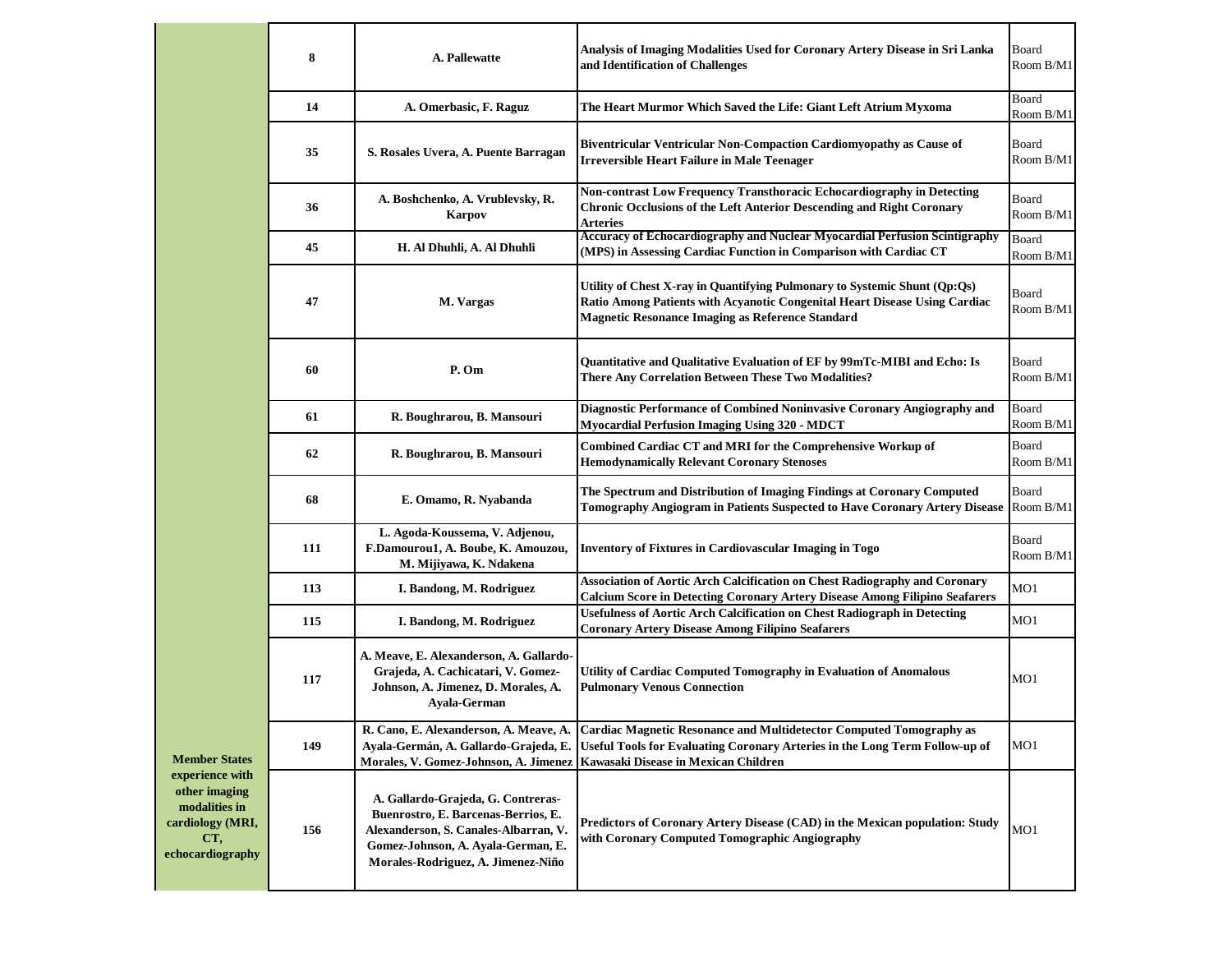|                               | 158 | E. Berrios-Bárcenas, E. Alexanderson, G.<br>Melendez, A. Meave, A. Ayala-German,<br>A. Gallardo-Grajeda, E. Morales-<br>Rodríguez, V. Gomez-Johnson, J. Laínez                           | <b>Prognostic Value of Parameters Measured by CMR for Predicting Events</b><br><b>Associated with Arrhythmias in Hypertrophic Cardiomyopathy</b> | MO1 |
|-------------------------------|-----|------------------------------------------------------------------------------------------------------------------------------------------------------------------------------------------|--------------------------------------------------------------------------------------------------------------------------------------------------|-----|
|                               | 162 | E. Alexánderson, E. Berrios, J. Laínez, G.<br>Melendez, A. Meave, A. Ayala-German,<br>A. Gallardo-Grajeda, E. Morales-<br>Rodriguez, V. Gomez-Johnson, A.<br>Jimenez-Niño                | Cardiac Magnetic Resonance (CMR) in Pediatric Hypertrophic Cardiomyopathy MO1                                                                    |     |
|                               | 168 | E. Berrios Barcenas, E. Alexánderson<br>Rosas, J. Laínez, G. Melendez, A. Meave,<br>A. Ayala-German, A. Gallardo-Grajeda,<br>E. Morales-Rodriguez, V. Gomez-<br>Johnson, A. Jiménez-Niño | Coronary Calcium Role as a Death Predictor in Valvular Heart Surgery                                                                             | MO1 |
|                               | 169 | E. Berrios, E. Alexanderson, J. Lainez, G.<br>Melendez, A. Meave, A. Ayala-<br>GERMAN, A. Gallardo-Grajeda, E.<br>Morales, V. Gomez, A. Jimenez-Niño                                     | Burden of Atheroesclerosis Assessed with Computed Tomography in Patientes<br>with Aortic and Mitral Valve Disease                                | MO1 |
|                               | 187 | E. Slobina, T. Dokukina                                                                                                                                                                  | <b>Cancer Patient Management in Neurological Clinic by Using US and MRI</b><br><b>Imaging of Cardiovascular System</b>                           | MO1 |
|                               | 188 | T. Dokukina, E. Slobina                                                                                                                                                                  | MRI and Cardiac US Utilities in Patients with Pharmacoresistant Epilepsy and<br><b>Acute Myocardial Infarction</b>                               | MO1 |
|                               | 202 | A. Tarbagdo                                                                                                                                                                              | Role and Place of Myocardial Perfusion Scintigraphy in Nuclear Medicine at<br>Yalgado Ouedraogo Teaching Hospital After Four Years               | MO1 |
|                               | 204 | A. Pérez                                                                                                                                                                                 | Advances in the Use of Medical Imaging for Improvement of Patients With<br><b>Coronary Artery Disease in the Dominican Republic</b>              | MO1 |
|                               | 213 | T. Cuadra de Caldera                                                                                                                                                                     | Case Report of Utility of Imaging on Coronary Disease in Nicaragua                                                                               | MO1 |
|                               | 214 | S. Miranda                                                                                                                                                                               | <b>Experience in Implementing Nuclear Cardiology Studies at the Santa Cruz</b><br>Hospital Caja Petrolera de Salud                               | MO1 |
|                               | 215 | P. Arajuo, S. Leon                                                                                                                                                                       | <b>Estimation of Effective Radiation Dose in Pediatric Patients with Heart</b><br><b>Congenital Disease in CT Angiography</b>                    | MO1 |
|                               | 216 | I. Bandopadhyaya                                                                                                                                                                         | Correlation of calcium scoring with severity of stenosis on CT coronary<br>angiography                                                           | MO1 |
|                               | 217 | G. Jameel, Z. Zahur, S. Butt, M. Ilyas                                                                                                                                                   | <b>Correlation of Coronary CT Calcium Scoring with Technetium Labelled</b><br>Sestamibi Scan in Prediction of Future Cardiac Events              | MO1 |
|                               | 218 | K. Al Senaidi, T. Surekha , S. Al Zadjali,<br>Y. Wali                                                                                                                                    | Echocardiographic evaluation of hypertransfused children with $\beta$ thalassemia<br><b>Intermedia using standard and Tissue Doppler methods</b> | MO1 |
|                               | 15  | S. Mohamed, S. Al Karousi                                                                                                                                                                | Appropriateness of Myocardial Perfusion Scintigraphy (MPS) in Coronary<br><b>Artery Disease at Sultan Qaboos University Hospital</b>             | MO1 |
| <b>Quality</b><br>management, | 71  | L. Moreno, E. Velasco                                                                                                                                                                    | <b>Cardiac Imaging Reports: Are We Communicating?</b>                                                                                            | MO1 |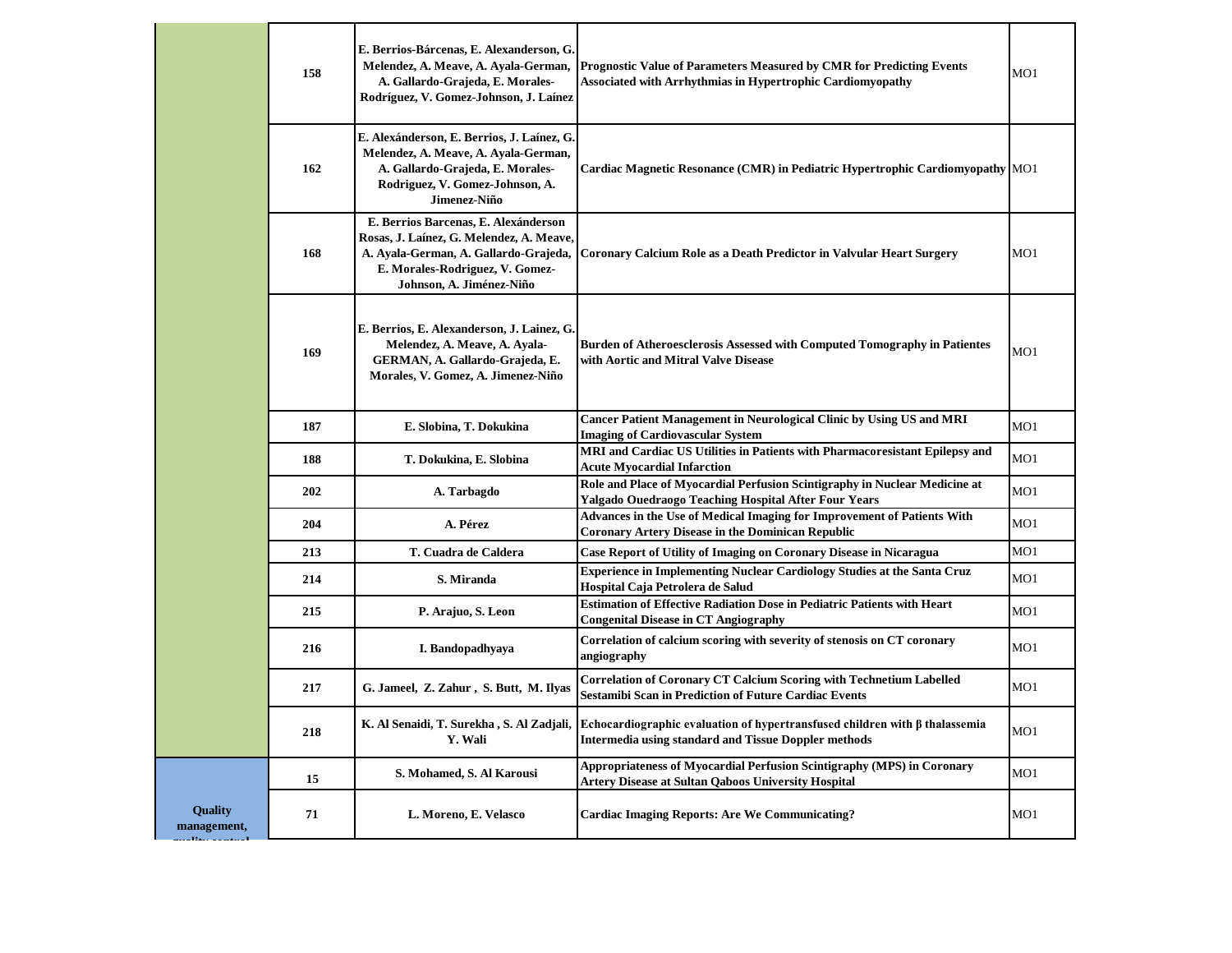| quality control,<br>quality assurance<br>and audits in<br>nuclear medicine<br>and/or diagnostic<br>imaging | 77           | L. Torres Aroches, A. Prats Capote, A.<br>Peña Tornet, L. Rochela Vázquez, J.<br>Batista Cuellar, Y. Peña Quian, E.<br>Sánchez Mendoza, A. Perera Pintado, C.<br>Sánchez Quevedo | <b>Continuous Improvement of Nuclear Cardiology Practice Based on QUANUM</b><br>Program                                                                                                          | MO1             |
|------------------------------------------------------------------------------------------------------------|--------------|----------------------------------------------------------------------------------------------------------------------------------------------------------------------------------|--------------------------------------------------------------------------------------------------------------------------------------------------------------------------------------------------|-----------------|
|                                                                                                            | <b>110</b>   | L. Chipeya                                                                                                                                                                       | A Conceptual Framework to Facilitate the Assessment of Myocardial Perfusion<br><b>Image Quality</b>                                                                                              | MO <sub>1</sub> |
|                                                                                                            | 12           | N. Denisova                                                                                                                                                                      | <b>Cardiac SPECT Imaging Procedure: Computer Simulation</b>                                                                                                                                      | MO <sub>1</sub> |
|                                                                                                            | 37           | C. Yegros, J. Nuñez, M. Bordas                                                                                                                                                   | <b>Modernization of Gamma Cameras</b>                                                                                                                                                            | MO1             |
| <b>Issues of medical</b><br>physics,<br>instrumentation and<br>image processing<br>and analysis            | 79           | N. Seada, M. G M Mostafa, S. Hamad                                                                                                                                               | Fully Automatic Ascending Aorta Segmentation From Multi-Modality Images<br><b>Using a Proposed Features Model</b>                                                                                | MO1             |
|                                                                                                            | 160          | M. Rahman, M. H. Rahman, G. Abu<br>Zakaria                                                                                                                                       | Deep Inspiration Breath Hold Techniques (DIBH) Based on 3DCRT to Reduce<br>Heart and Lung Dose for Left Breast Cancer with Custom Made Respiration-<br><b>Monitoring Device Using LPT System</b> | MO1             |
|                                                                                                            | 164          | B. Gunalp, S. Donmez, S. Ince, A. Ayan                                                                                                                                           | <b>Comparison of Imaging Performances of Cardiac Dedicated Ultrafast Solid State</b><br>SPECT Camera with Conventional Dual Detector Rotating SPECT Camera in a<br><b>Phantom Study</b>          | MO1             |
|                                                                                                            | 185          | P. Eshiett, M. Mamman                                                                                                                                                            | <b>Radiation Protection for Personnel and Dose Reduction for Patients</b>                                                                                                                        | MO1             |
| <b>Radiopharmaceutic</b><br>al production using<br>cyclotrons and<br>radionuclide                          | 33           | S. Fazaeli Hoseini Nezhad, S. Feizi                                                                                                                                              | Production of Copper-62 PTSM Perfusion Agent Using Copper-62/Zinc-62<br><b>Radiopharmaceutical Generators in Iran</b>                                                                            | MO <sub>1</sub> |
|                                                                                                            | 56           | T. Siriprapa, T. Thientunyakit                                                                                                                                                   | F-18 FDG PET Tracer Production for Cardiovascular Applications at Siriraj<br><b>Hospital by F300E SUMITOMO Module</b>                                                                            | MO1             |
| generators -<br>including good                                                                             | 57           | A. Aghanejad, A. Fakhari                                                                                                                                                         | Synthesis and Biological Evaluation of 68Ga-AMD3100 as a Possible PET<br><b>Imaging Tracer for Cardiovascular Disease</b>                                                                        | MO1             |
| manufacturing<br>practices and<br>quality assurance                                                        | 103          | P. Grobler, J. Kleynhans, M. Sathekge,<br>A. Grobler, C. Bester, Z. Jan Rijn                                                                                                     | Enhancing the Bioavailability of 99mTc-MIBI in Myocardial Perfusion Imaging<br>by Utilizing the Pheroid® Technology Drug Delivery System                                                         | MO1             |
| aspects - with special<br>reference to imaging<br>agents for CVDs                                          | 194          | I. Khan, R. Zahoor, N. Gul, M. Numair,<br>H. Naseer, F. Ahmad, A. Shahid                                                                                                         | Capacity-building for in-house Development of Cardiac SPECT/CT and PET/CT $ _{\rm MO1}$<br><b>Imaging Radiopharmaceuticals in Pakistan</b>                                                       |                 |
|                                                                                                            | $\mathbf{2}$ | H. Ndagire, E. Okello                                                                                                                                                            | Dose Optimization in Paediatric Cardiac X-Ray Imaging                                                                                                                                            | MO1             |
|                                                                                                            | 18           | M. Silindir Günay, A. Ozer                                                                                                                                                       | PET Radiopharmaceuticals and Their Use in Hospital Practice in Turkey                                                                                                                            | MO1             |
|                                                                                                            | 19           | D. Salama                                                                                                                                                                        | A Protocol to Optimize the Radiation Dose in Coronary CT Angiography to<br><b>Sufficient Image Quality in Overweight Patients</b>                                                                | MO1             |
|                                                                                                            | 20           | N. Helal, H. Mohie El-Din                                                                                                                                                        | <b>Acquisition Parameters Affecting Image Contrast in Single Photon Emission</b><br><b>Computed Tomography (SPECT)</b>                                                                           | MO <sub>1</sub> |
|                                                                                                            | 25           | O. Anderson, M. Nascimento, C.<br>Mesquita, A. Jader, M. Rezende, M.<br>Rivera, J. Santos                                                                                        | Development a New Technique for Breast Attenuation Correction in Myocardial<br><b>Perfusion Scintigraphy Using Computational Methods</b>                                                         | MO1             |
|                                                                                                            | 31           | C. Rodrigues, C. Mesquita                                                                                                                                                        | <b>Challenges and Opportunities for Improvement on Current Nuclear Cardiology</b><br>Practices and Radiation Exposure in Brazil: A Cross-sectional Survey                                        | MO1             |
|                                                                                                            | 39           | K. Zavadovsky, A. Mochula                                                                                                                                                        | Dynamic Single Photon Emission Computer Tomography on Dedicated CZT<br>Camera in Assessment of Myocardial Flow Reserve in Patients with Three-Vessel MO1<br><b>Coronary Artery Disease</b>       |                 |
|                                                                                                            | 52           | F. Bentayeb, Y Bouzekraoui, F. Bonutti,<br>H. Asmi                                                                                                                               | Simulation of Scattered Radiation Components Effects on Imaging Quality Using<br><b>Monte Carlo Code SIMIND</b>                                                                                  | MO1             |
|                                                                                                            | 53           | S. Boujamaa, F. Bentayeb                                                                                                                                                         | <b>Occupational Radiation Protection in Interventional Cardiology</b>                                                                                                                            | MO1             |